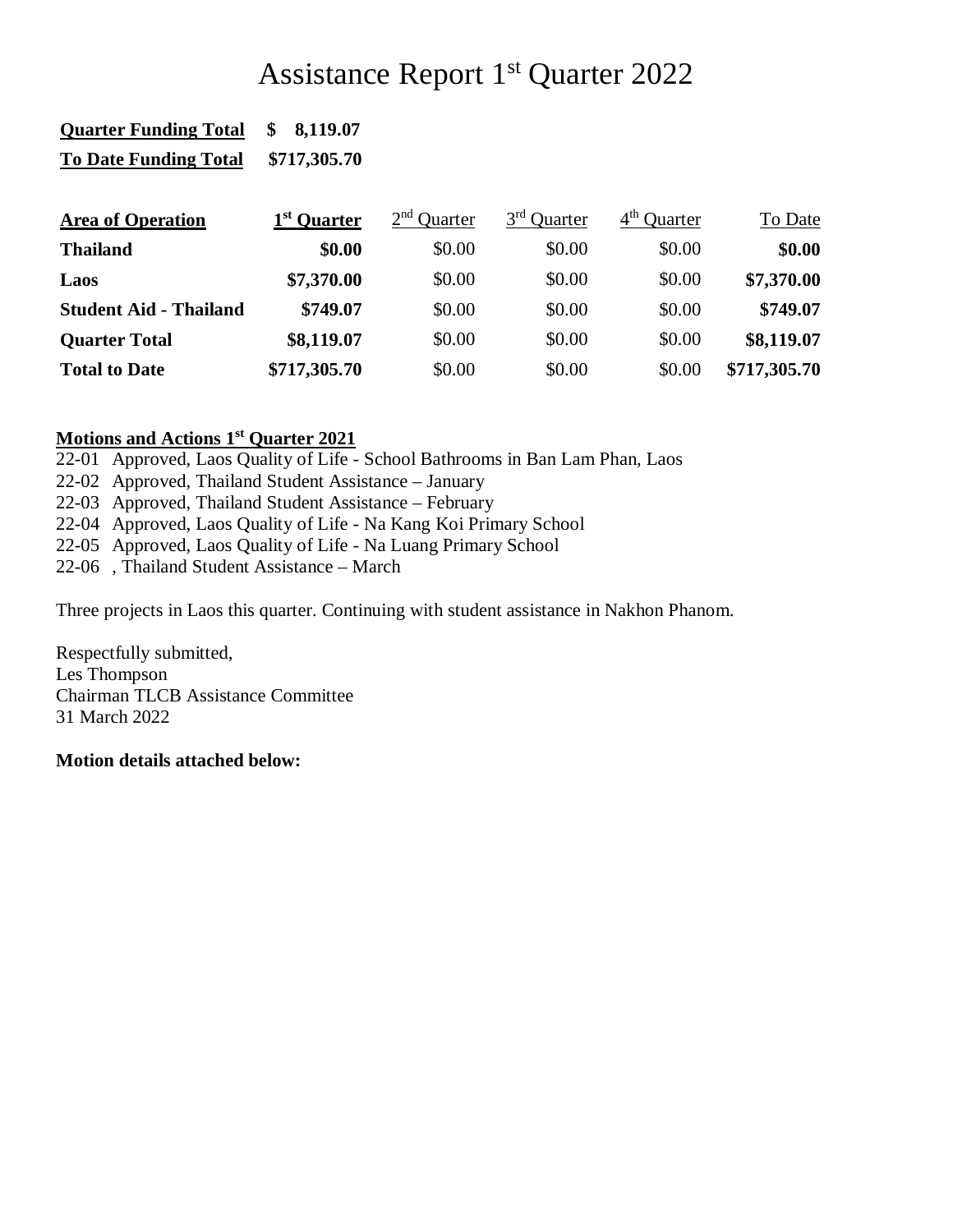Motion 22-01 Laos Quality of Life - School Bathrooms in Ban Lam Phan, Laos Estimated Amount  $= $2,150.00$ Actual Amount  $=$  \$2,150.00

On behalf of Dennis Egge & Phou Intha, this motion is submitted to the committee for consideration.

Background, in 2020, the village of Ban Lam Phan was raising funds to build a permanent school house. They set up a GoFundMe account, then approached the TLCB and China Post 1 to assist in that funding. The committee declined the motion given the unknowns with our non-profit status and the processing of funding through GoFundMe. They were able to secure enough funds and got the school built. The original project did not include restrooms.

Completed school building.



I suggested that they forego doing a GoFundMe for the restrooms and send a request directly to the TLCB. Funding will be handled as we do our other projects with the funds going to a trusted agent in Laos and not through a crowd funding group. We will fund the materials and the village the labor.

They have submitted this proposal for our consideration.

They hope to start construction in the upcoming dry season as soon as the ground is firm enough.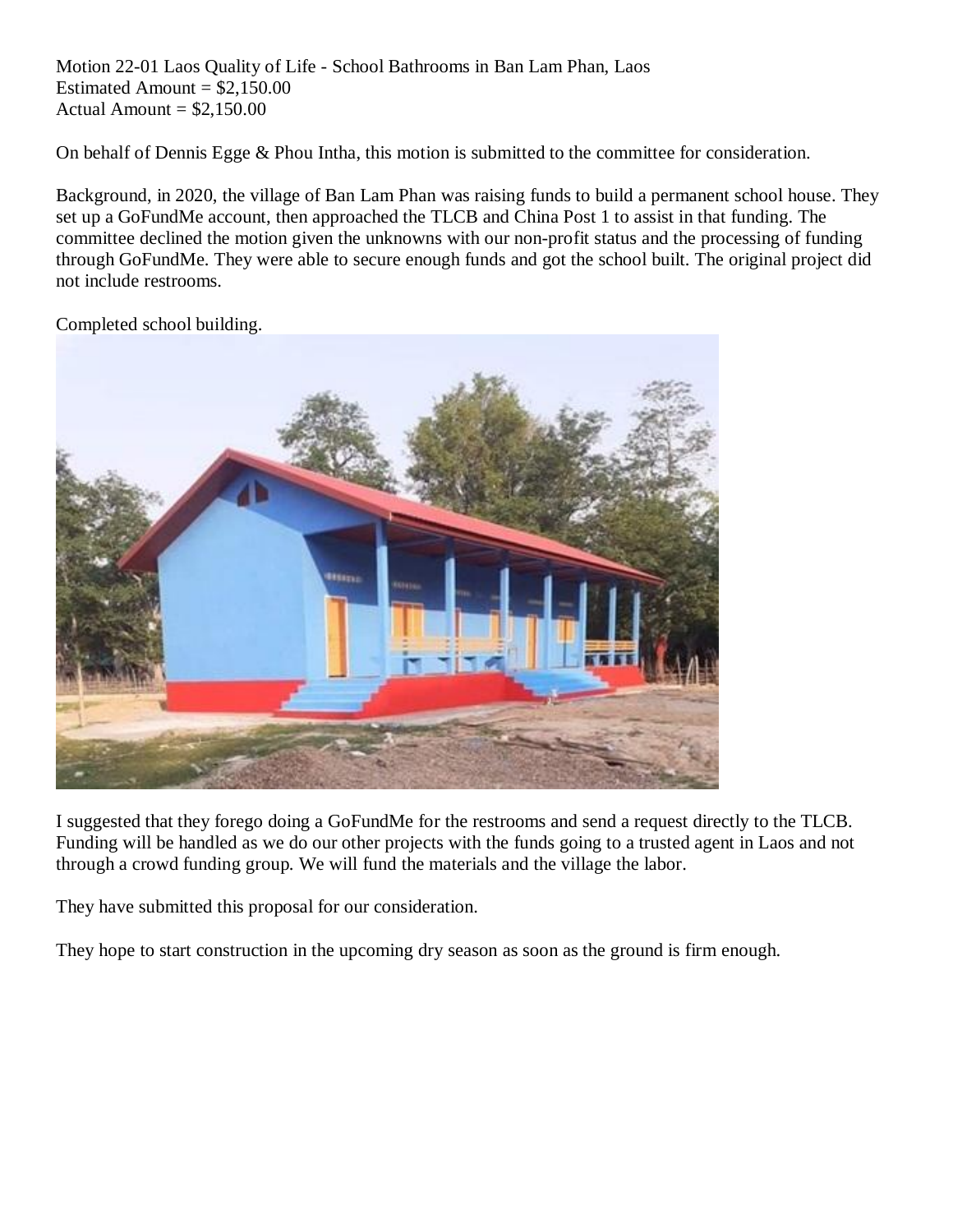## Material List for Restrooms

| Description              | Quantity       | unit      | Cost (kip) | Total                  |        |
|--------------------------|----------------|-----------|------------|------------------------|--------|
| Sand/stones (gravel)     | $\overline{2}$ | truckload | 1,200,000  | 2,400,000              |        |
| Poles                    | 6              | pole      | 360,000    | 2,160,000              |        |
| Mortar (cement)          | 10             | bag       | 40,000     | 400,000                |        |
| Wood sheets (5x10)       | 11             | sheet     | 200,000    | 2,200,000              |        |
| Wood sheets (4x8)        | 15             | sheet     | 50,000     | 750,000                |        |
| Steel (#12)              | 15             | each      | 50,000     | 750,000                |        |
| Steel $(#6)$             | 8              | each      | 30,000     | 240,000                |        |
| Wire rod                 | 3              | kilo      | 50,000     | 150,000                |        |
| Nails (#10)              | 4              | kilo      | 50,000     | 200,000                |        |
| Corrugated sheets        | 30             | sheet     | 70,000     | 2,100,000              |        |
| Wood boards              | 10             | sheet     | 50,000     | 500,000                |        |
| Door frames              | $\overline{2}$ | each      | 500,000    | $\overline{1,000,000}$ |        |
| <b>Doors</b>             | $\overline{2}$ | each      | 600,000    | 1,200,000              |        |
| Cinder blocks            | 30             | each      | 20,000     | 600,000                |        |
| Porcelain commode        | $\overline{2}$ | each      | 700,000    | 1,400,000              |        |
| Pipes                    | 3              | each      | 50,000     | 150,000                |        |
| Hinges handles and locks | $\overline{2}$ | set       | 250,000    | 500,000                |        |
| Roofing nails            | 20             | box       | 40,000     | 800,000                |        |
| paints                   | $\overline{2}$ | bucket    | 700,000    | 1,400,000              |        |
| <b>Brick blocks</b>      | 2000           | block     | 1,900      | 3,800,000              |        |
| Water pump               | 1              | each      | 700,000    | 700,000                |        |
| Delivery                 | 1              |           | 500,000    | 500,000                |        |
|                          |                |           |            |                        |        |
|                          |                |           | Total      | 23,900,000             | Kip    |
| 11,157.3 kip/dollar      |                |           |            | \$2,150.00             | Dollar |

Sketch of proposed restroom 5 meters wide by 8 meters long and 5 meters to peak of roof.

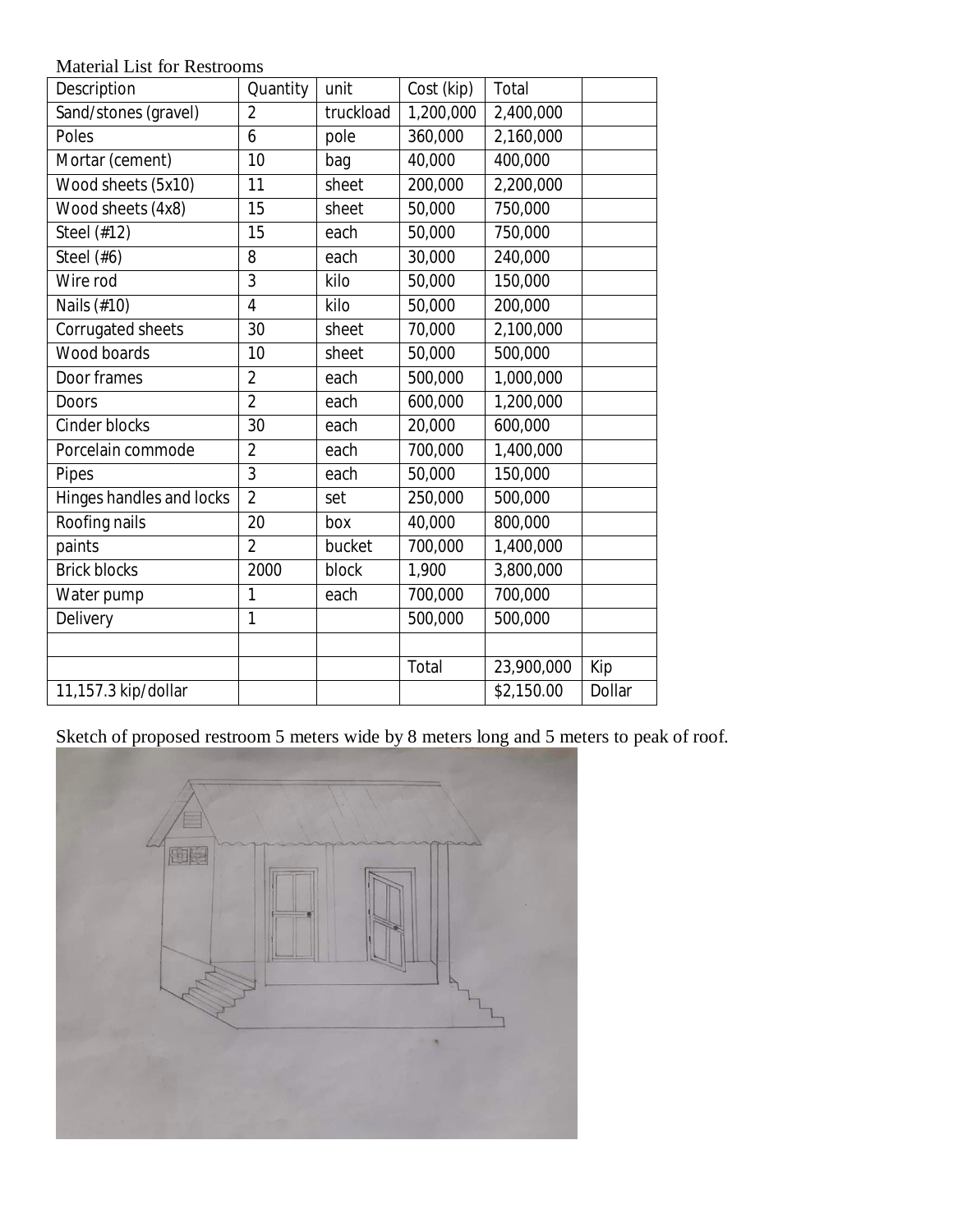## **Motion 22-02 Student Assistance Program - January**

Estimated Amount  $= $240.00$ Actual Amount  $=$  \$245.67

For Satawat Sri-in, I make the following motion: Move that 8,000 baht be approved for our continuing student assistance for January 2021.

College/University Students @ 2,000thb/month

1) Darart Promarrak 5th Year MCU

2) Thamonwan Thungnatha 5th Year NPU

3) Matchima Khanda 4th Year Sakon Nakhon Rajabhat U (Mathmatics Teaching)

4) Sawini Manaonok 3rd Year UBU

Total: 8,000thb Exchange Rate on 26 December 2021 is 33.4 THB per 1 USDMotion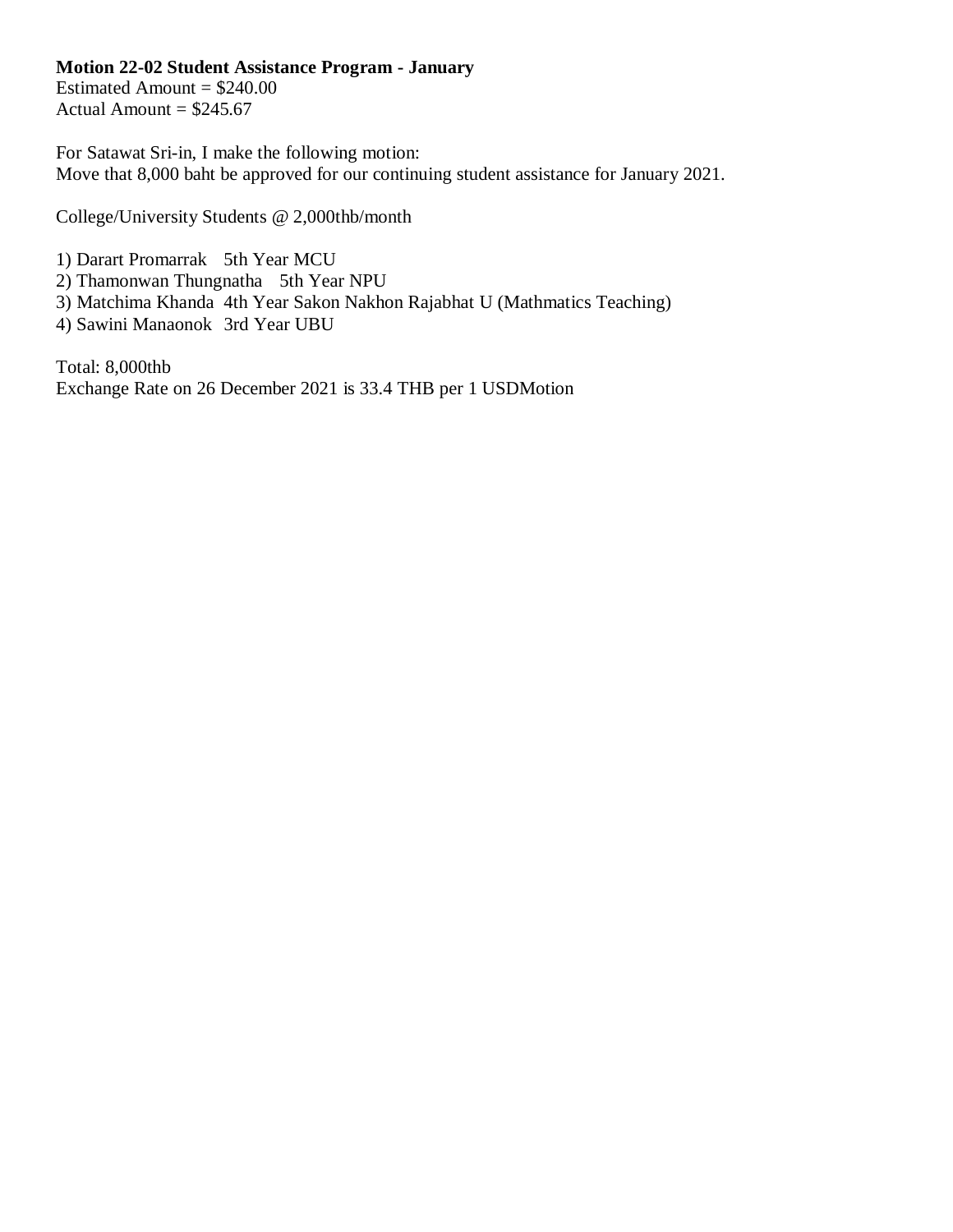## **Motion 22-03 Student Assistance Program - February**

Estimated Amount  $= $240.00$ Actual Amount  $=$  \$249.62

For Satawat Sri-in, I make the following motion: Move that 8,000 baht be approved for our continuing student assistance for February 2022.

College/University Students @ 2,000thb/month

1) Darart Promarrak 5th Year MCU

2) Thamonwan Thungnatha 5th Year NPU

3) Matchima Khanda 4th Year Sakon Nakhon Rajabhat U (Mathmatics Teaching)

4) Sawini Manaonok 3rd Year UBU

Total: 8,000thb Exchange Rate on 28 January 2022 is 33.4 THB per 1 USD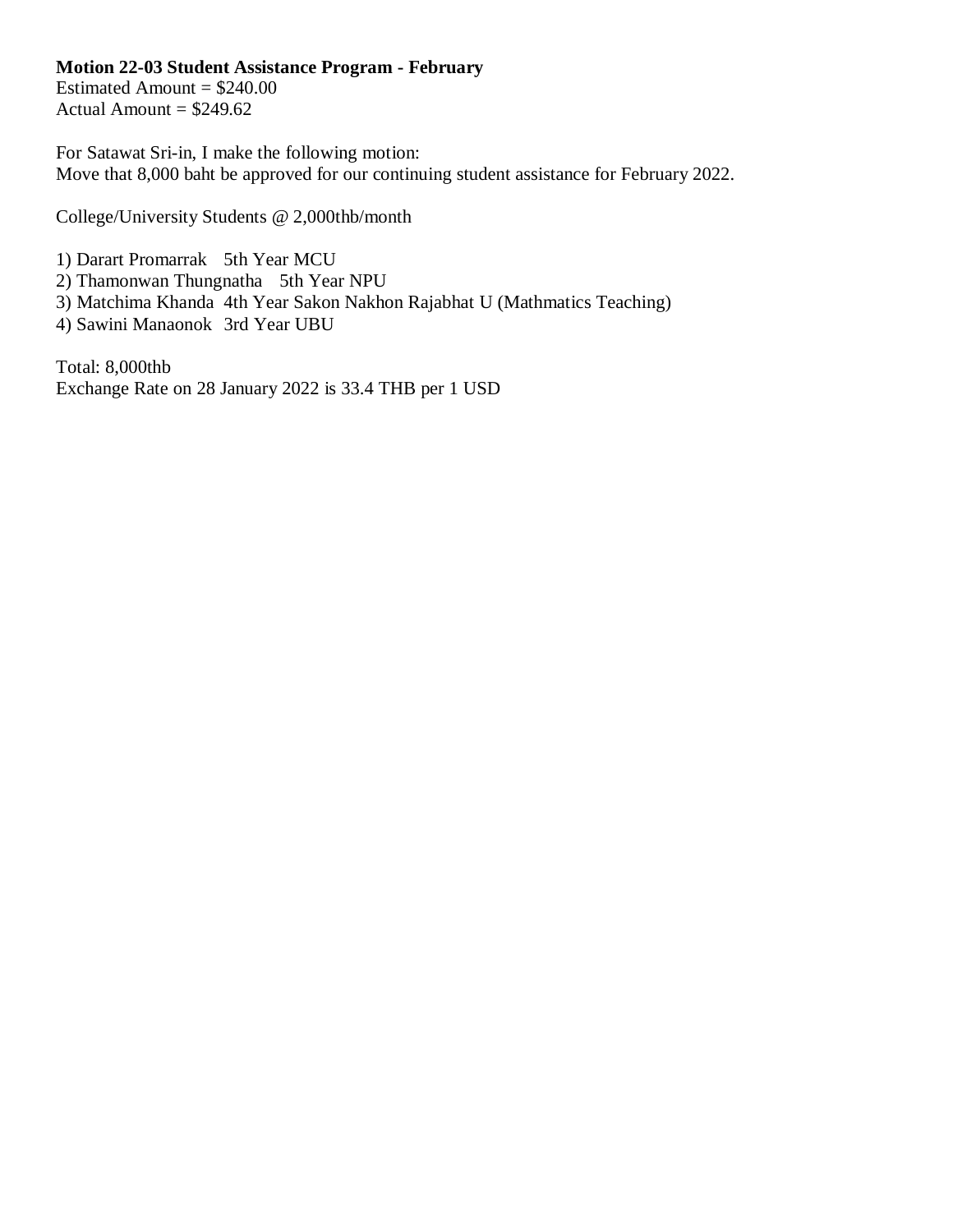**Motion 22-04 Laos Quality of Life Program**

**Na Kang Koi Village Primary School, Kham District, Xiangkhouang, Laos**

**Estimated Amount** = \$2,200.00 **Actual Amount** = \$2,200.00 **2022 Budget Current** \$16,000 - \$2,200 = -\$13,800 remaining.

**PROPOSED**: That the TLCB grant \$2,202 to buy tin sheets and cement to upgrade roofing and floors after many years of use at the Na Kang Koi Village Primary School, Kham District, Xiangkhouang Province, Laos.

**BACKGROUND**: The Provincial Office of Education and Sports, in cooperation with the Kham District Office of Education and Sports, has prepared a request for the Chairman of the Thailand-Laos-Cambodia Friendship Association to request funding to buy tin sheets and cement to upgrade roofing and floors after many years of use at the Na Kang Koi Village Primary School.

Na Kang Koi Village Primary School is located in a remote hilly area. Village homes are spread out along a stream and on the slopes of the hills. It is located in Kham District some 86 km to the northeast of Phonsavan town.

The school has one 5-room, semi-permanent building with a tin roof and weather boarding. The floors are not cemented. The school has 7 teachers of whom 2 are women. There are 126 students of whom 58 are girls. The village lies in 2 main areas with 144 families of nearly 90% Hmong ethnicity.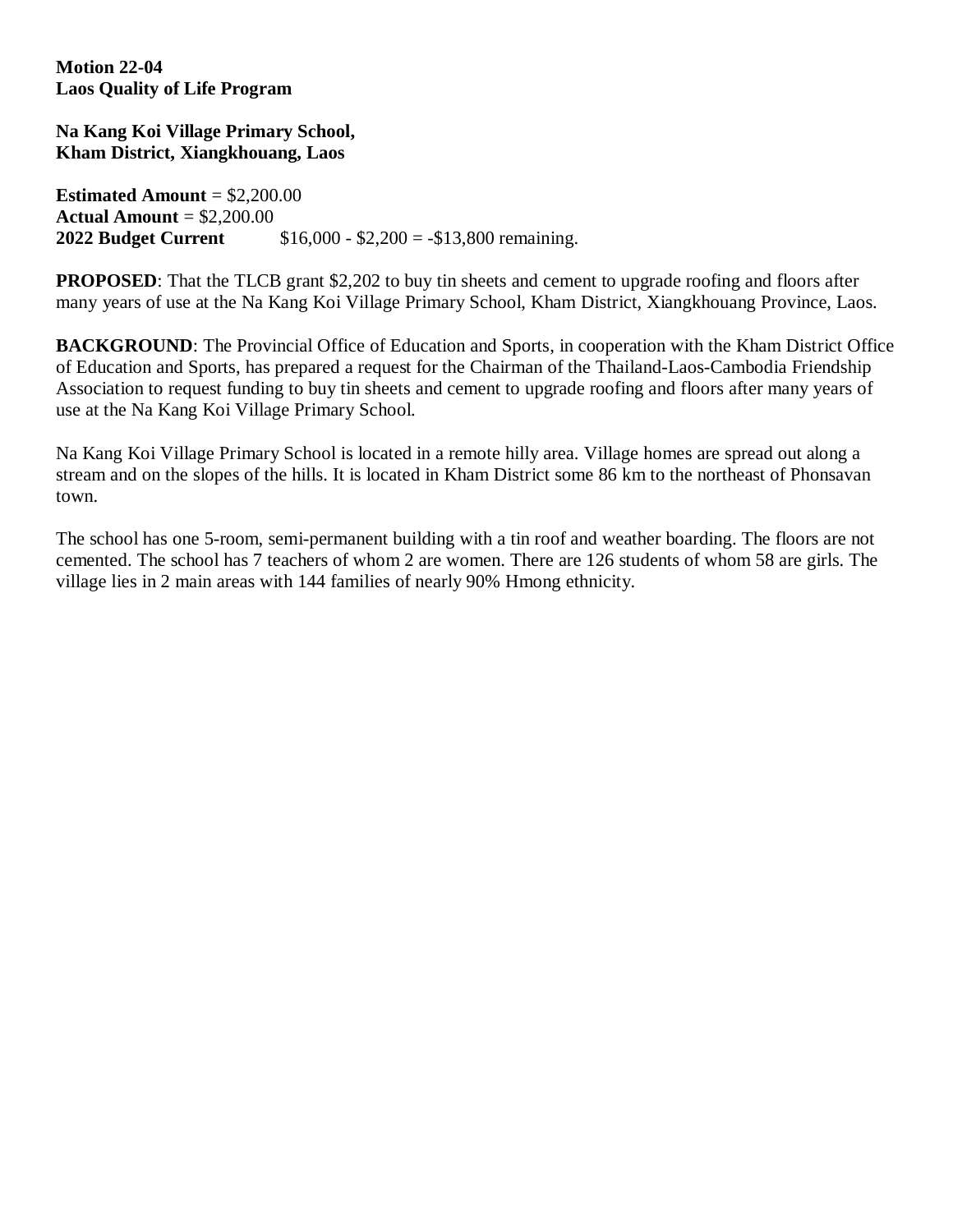The one semi-permanent school building to be upgraded measures 8m x 38m including the corridor. The funding required is to upgrade:

- 1. The old rusted and broken roofing tin.
- 2. Cement, gravel and sand to lay classroom floors.

The villagers have sought to collect funding in the past for this and many other purposes as well. Thus, they are asking the Provincial Office to help request funds through the Chairman of the Thailand-Laos-Cambodia Friendship Association for tin, roofing nails, cement, gravel and sand to upgrade the school building.

They hope that the Thailand-Laos-Cambodia Friendship Association Chairman will be able to help provide the assistance needed no matter how long it may take.

The labor needed will be provided by the villagers.

They express their gratitude.

#### **Bill of Materials Requested**

| No. | <b>Item</b>        | Amt        | Cost/pc | Total      |
|-----|--------------------|------------|---------|------------|
|     | Tin roofing sheets | 420 sheets | 36,000  | 15,120.000 |
|     | Roofing nails      | 80 packs   | 8,000   | 640,000    |
|     | Cement & transport | 6 tons     | 900,000 | 5,400,000  |
|     | Sand               | 40 m3      | 50,000  | 2,000,000  |
|     | Gravel             | 40 m3      | 50,000  | 2,000,000  |
| b   | Village labor      |            |         |            |
|     | Total Kip:         |            |         | 25,160,000 |

**RECOMMENDATION**: That the \$2,200 requested be approved. Exchange rate for USD on 05 February 2022 was 11,349 kip/dollar.)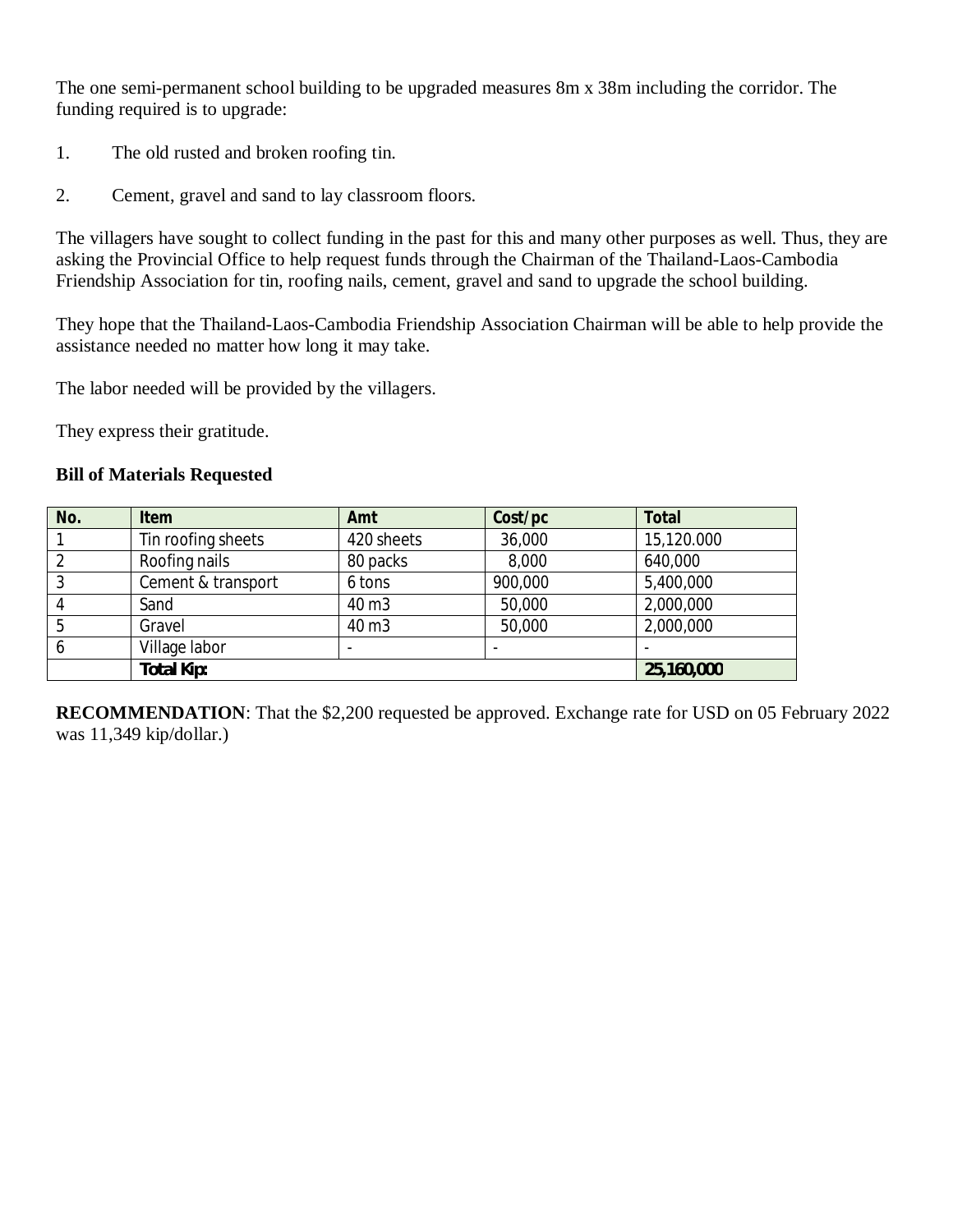**Motion 22-05 Laos Quality of Life Program**

**Na Luang Village Primary School, Phou Kout District, Xiangkhouang, Laos**

**Estimated Amount** = \$3,020.00 **Actual Amount** = \$3,020.00 **2022 Budget Current** \$13,800 - \$3,020 = \$10,780 remaining.

**PROPOSED**: That the TLCB grant \$2,992 to buy roofing sheets to replace old worn-out roofing sheets and to buy cement to lay floors to help the students reduce mud and dirt in the classrooms at the Na Luang Village Primary School, Phou Kout District, Xiangkhouang Province, Laos.

**BACKGROUND:** The Xiangkhouang Provincial Office of Education and Sports, in cooperation with the Phou Kout District Office of Education and Sports, has prepared s request for the Chairman of the Thailand-Laos-Cambodia Friendship Association in order to request funding to replace the old worn-out roofing sheets and to buy cement to lay floors to help the students reduce mud and dirt in the classrooms at the Na Luang Village Primary School.

Na Luang Village Primary School has four buildings of which one is of permanent construction, and three smaller buildings are of semi-permanent construction. These also serve students from out-lying villages. They have been built by villagers over previous years.

This school is located in the Muang Soui area. It is found some 28km from a paved road which intersects with Route 7 connecting Xiangkhouang with Vientiane. In all, the school is in a very remote area some 82km from Phonsavan. The school serves villages with houses built here and there along both sides of the valley walls.

It is the three smaller buildings that need repair and upgrading. They provide classrooms for the lower primary grade students who will enter the larger upper primary school in Na Luang village. Two of these buildings measure 8 x 20m. and one is 8 x 10m., all with corridors.

The funding needed is for:

- 1. Tin roofing sheets that are rusted and torn.
- 2. Cement, gravel and sand to lay floors in the buildings.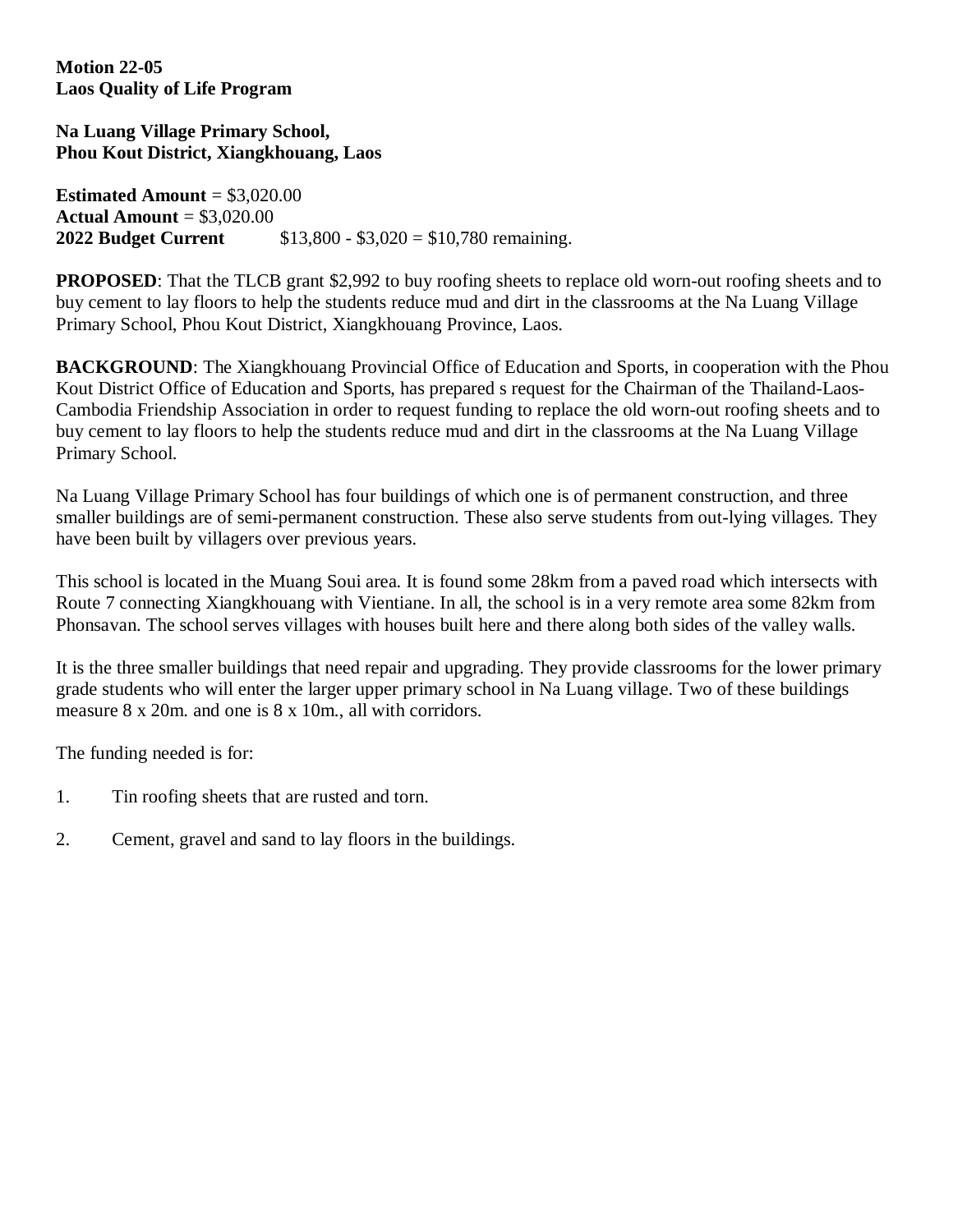For years, the villagers have tried to collect funds for these repairs and upgrading but other demands have never ended and the needs of the classrooms have not been met.

These smaller villages have 167 families of which 53 are Upland Lao living in several locations. These are people who have not had permanent living sites in the past and have had to move from place to place. They have had difficult lives.

At present this school has 13 teachers of whom 5 are women. There are 138 students of whom 66 are girls. In the group of students, there are 46 who are of Khmu ethnicity.

Thus, the villagers and the school have submitted a request to the Provincial Education and Sports Office to seek assistance from the Chairman of the Thailand-Laos-Cambodia Friendship Association for funds to buy roofing sheets and nails, cement, gravel and sand for floors.

They hope that the Chairman of the Thailand-Laos-Cambodia Friendship Association will be able to find a way to assist the villagers no matter how long it might take to do so. Labor for this work will be provided entirely by the villagers.

They express their gratitude for your consideration.

## **Bill of Materials Requested**

| No.            | <b>Item</b>                   | Amt              | Cost/pc | Total      |
|----------------|-------------------------------|------------------|---------|------------|
| 1              | Tin sheets for 3 bldgs.       |                  |         |            |
|                | $1: (8m \times 20m)$          | 200 sheet        | 36,000  | 7,200,000  |
|                | $2: (8m \times 20m)$          | 200 sheet        | 36,000  | 7,200,000  |
|                | $3: (8m \times 10m)$          | 130 sheet        | 36,000  | 4,680,000  |
| $\overline{2}$ | Roofing nails                 | 200 packs        | 8,000   | 1,600,000  |
| 3              | Cement for floors w/transport | 10 tons          | 900,000 | 9,000,000  |
| $\overline{4}$ | Sand for 3 bldgs.             | 50 <sup>m3</sup> | 50,000  | 2,500,000  |
| 5              | Gravel for 3 bldgs.           | 40m3             | 50,000  | 2,000,000  |
| 6              | Village labor                 |                  |         |            |
|                | Total Kip:                    |                  |         | 34,180,000 |

**RECOMMENDATION**: That the \$3,020 requested be approved. Exchange rate for USD on 05 February 2022 was 11,349 kip/dollar.)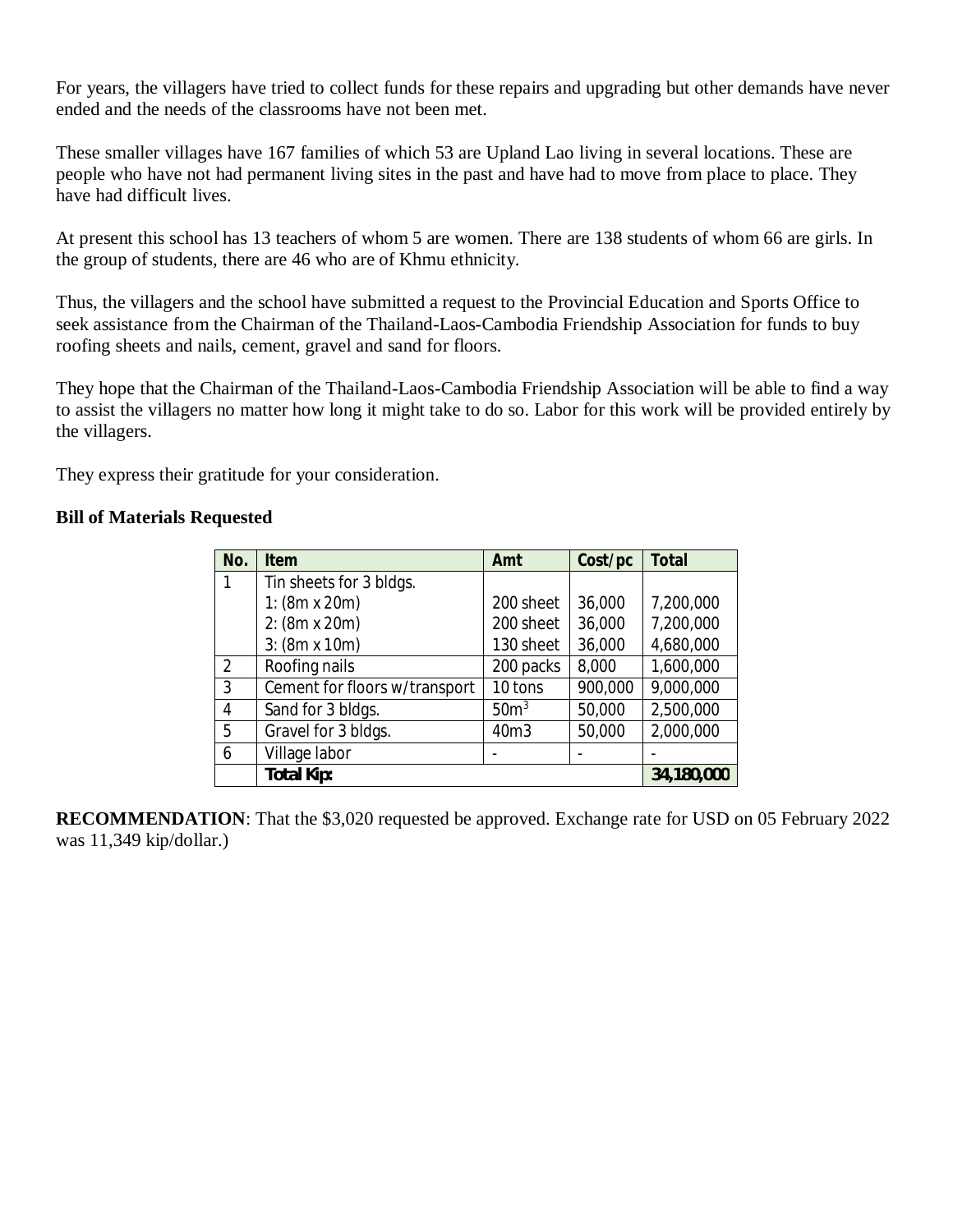